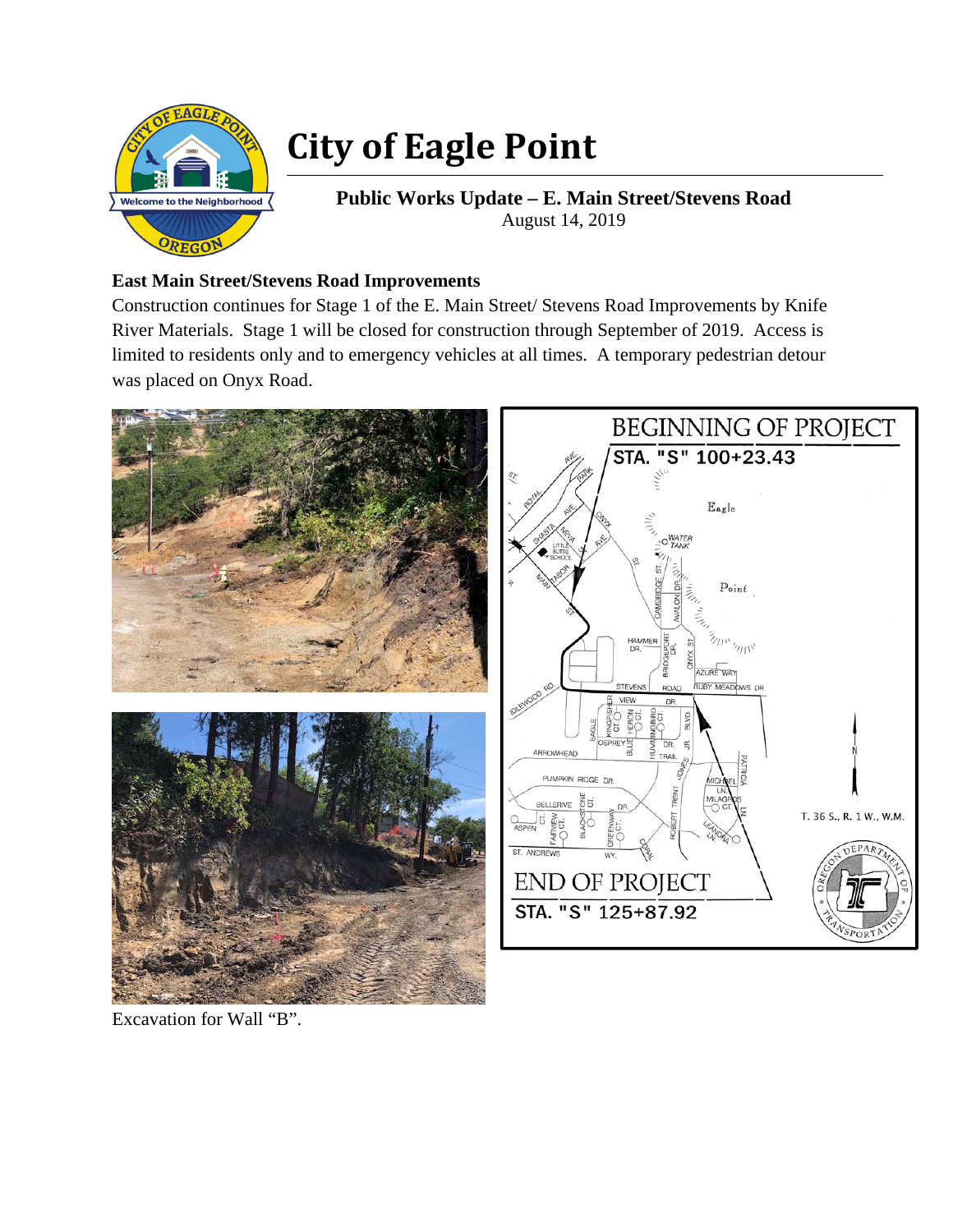

Installation of the Ultrablocks for Wall "A" was completed.



Ultrablock Wall "C" installation.

The Ultrablocks were delivered to the site, and unloaded directly by Knife River Materials on Main Street. This saved time and effort for both the City and Knife River.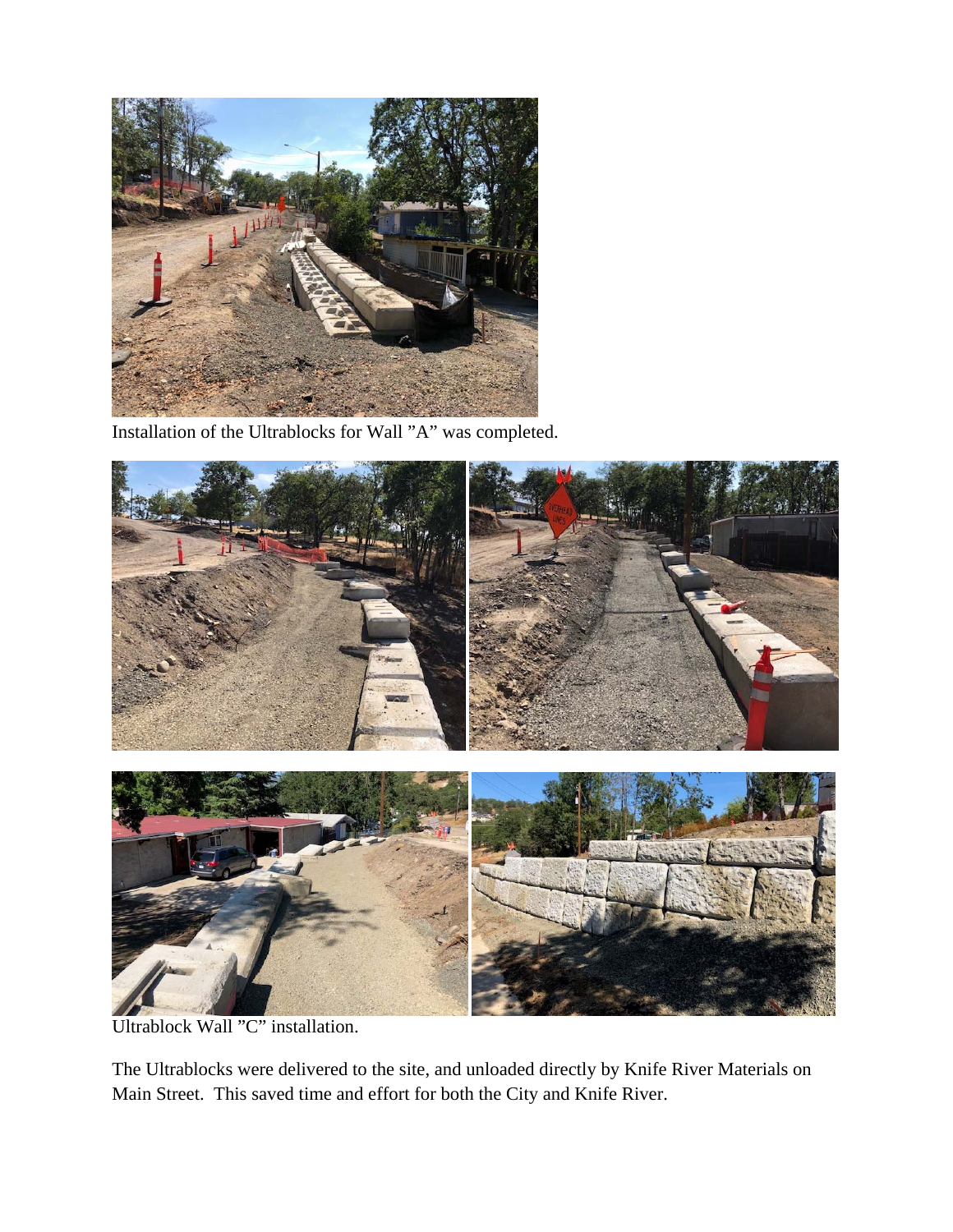

Storm pipe materials delivered on site. Utility relocation continued.



Onyx Road temporary pedestrian detour.

## Two Week Look Ahead

Utility relocation of City water service lines will continue over the next two weeks. Construction of the new storm system for Stage 1 is scheduled to begin August 14, 2019. Installation of the Ultrablocks for Wall "B" are scheduled to begin August 15, 2019. Relocation/modification of an RVSS manhole will allow completion of Wall "B."

## Public Outreach

Regular updates continue to be sent to the email notification list, and placed on the City's website. Steve Sparkman, Construction Project Manager for OBEC Consulting Engineers, is available to meet onsite with property owners who have specific questions about the project construction.

For project updates please see the City of Eagle Point website, www.cityofeaglepoint.org. For general questions, or to be placed on the email notification list for updates please contact Brigitte at City Hall, (541) 826-4212, brigitte@cityofeaglepoint.org.